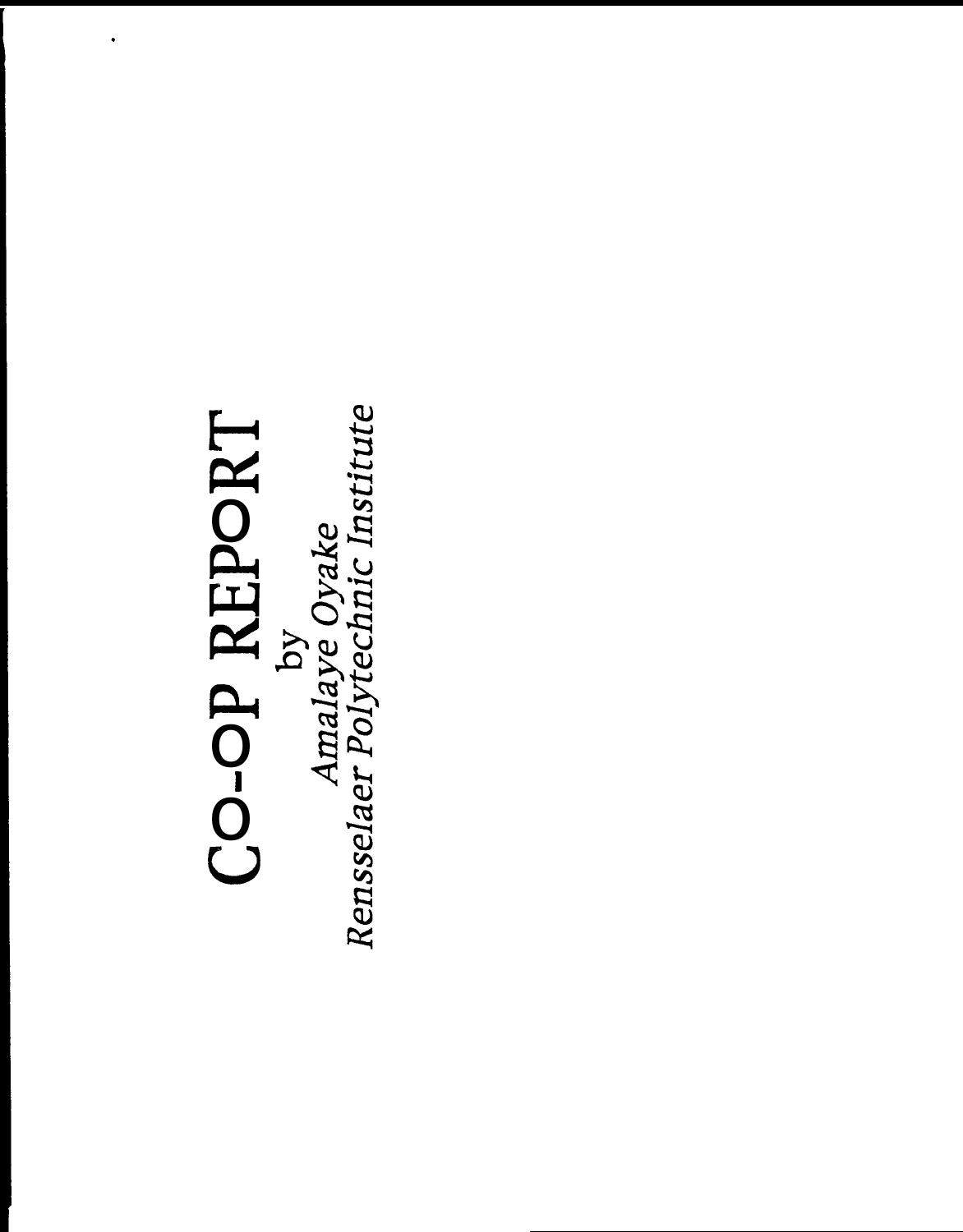### Coop Report: Working at the Jet Propulsion Laboratory By Amalaye Oyake, I:CSE Rensselaer Polytechnic Institute, Troy NY ',

 $\alpha$  ,  $\mathrm{d}\mathcal{A} \stackrel{\tau_{1}}{\rightarrow} \mathcal{I} \stackrel{\tau_{2}}{\rightarrow} \mathcal{I}$  to  $($   $\qquad$   $\qquad$   $\qquad$   $\qquad$   $\qquad$   $\qquad$   $\qquad$   $\qquad$   $\qquad$   $\qquad$   $\qquad$   $\qquad$   $\qquad$   $\qquad$   $\qquad$   $\qquad$   $\qquad$   $\qquad$   $\qquad$   $\qquad$   $\qquad$   $\qquad$   $\qquad$   $\qquad$   $\qquad$   $\qquad$   $\qquad$   $\qquad$   $\qquad$   $\qquad$   $\qquad$   $\qquad$   $\qquad$   $\qquad$   $\qquad$   $\qquad$ 

This is a summary of my co-op experience in 1994. I am a third year student of the Rensselaer Polytechnic Institute in Troy NY, My major is Electrical and Computer Systems Engineering, and my co-op experience with the Jet Propulsion Labs (JPL), was my first co-op tour,

January 10th marked my first day as an employee of JPL Over the last eleven months I have had the opportunity to be involved in various jobs, I have also had the opportunity to undergo training. This report will describe my basic tasks, major jobs, opportunities for learning, and other significant events that occurred during my coop tour.

### Basic tasks cm the iob;

My primary area of work is with the Measurement Technology Center group, of Section 351. This group provides the JPI. community with solutions in-data acquisition, instrument control, and data analysis. The Manager of the MTC is Dr. Ed Baroth, and I worked on projects that were tasked out.

The first task I was given, was to review of a paper describing the programming paradigms used by LabVIEW 3.0, a data acquisition toed developed by National Instruments. I had to describe what object orientecl features IabVIEW possessed, and the ways it is not object oriented. With the assistance of Mr. Chris Hartsough, I was able to complete this review. During the same week, I was able to assist Clyde Sydnor, in his reports on low pass filter designs. I assisted Mr. Sydnor in using Frame Maker, to create his reports, as well giving in input in optimizing the filter design.

Other basic tasks I was involved with in the MTC, was the challenge of learning new software tools on demand, giving Friday morning demos to customers searching for data acquisition solutions, and managing the resources of a Macintosh Quadra AV.

### *Major jobs during my co-op tour.*

l)uring the year, I worked on some major engineering projects. These jobs included; the end to end test of the NASA Scatterometer, Performing a static Test on the Cassini RTG, Evaluating Prograph CPX, Evaluating, various simulation packages, Demonstrations for Ms. Denise Pateros, Dr. Charles Elachi, and a demo for the National Alliance of Black School Educators. In support of the MTC, I have written several papers; these include "Porting LabVIEW Code Between Platforms", "Visual Programming with Prograph CPX", as well as creating a report for Mike Shumate's, structural analysis work.

A brief outline of these projects is as follows;

a. The NASA Scatterometer project: I assjsted Mr. Phil Yates on the NASA Scatteromter project, an instrument that will monito sea conditions from the ADEOS satellite. The test involved was an end to end test, which involved simulating the actual return signal. I was able to gain some experience using wave guides, function generators, and microwave generators. Working cm tliis job taught me important safety tips, while working with microwaves.

\*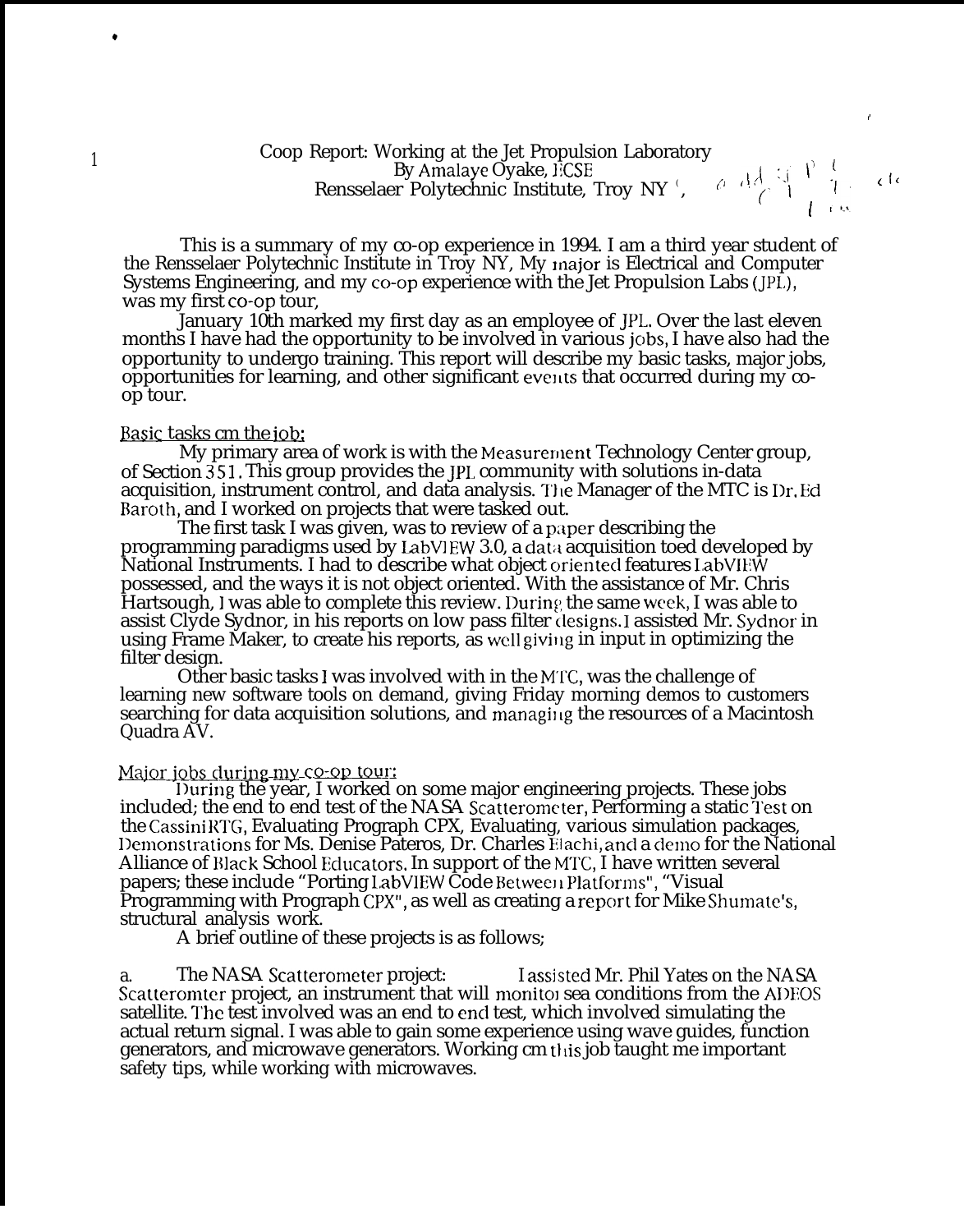2 b. The Cassini RTG Static Test: On this project, I performed a static test on the Cassini Radioactive Thermal Generators, under the supervision of Mr. Doug Clark, with the assistance of Consuela Hargrove. In this experiment a mass model of the RTG was subject to various physical constraints, such as heating and tension, and readings were taken along the mass model of the various temperatures at different points, as well as the stresses using strain gauges. My task was to design a virtual instrument, to record all relevant data, creating files and real time charts and graphs of the incoming data. Fig 1. shows the front panel oi the program. The Front panel represents the user interface between the hardware and the operator. The core code was written in about three days using National Instruments LabVIEW 3.01, on a 486 Pc.



fig 2. *sample I,abVIEW 3,x code*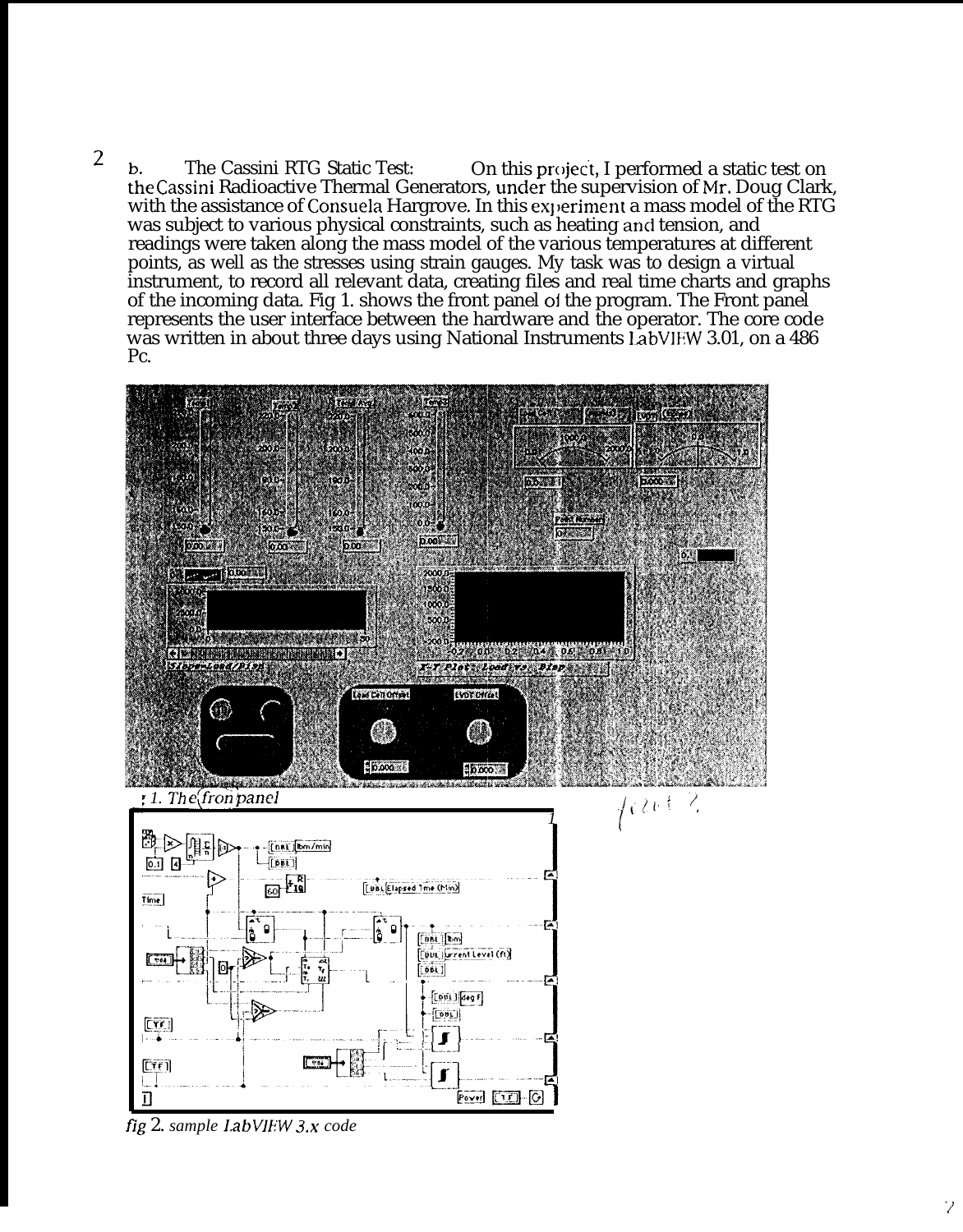3 c" Product Evaluations: An ongoing task that I performed through out the year was the evaluation of various simulation packages and new development packages. Among these were Prograph CPX, Build Sim, and G2. Prograph was a product that was actually purchased by the Measurement Technology Center. While evaluating Prograph CPX, I wrote small applications, demonstrating its capability in the area of Data-acquisition. Prograph uses a visual syntax, thus there is textual code, except in the naming of the various visual objects. Fig 3. shows the visual code, Fig 4 shows the calculator implemented by this visual code.





*Anomavammanammana* 



**fig 4. the** *calcula [or application*

d. Official Demonstrations: At various times representatives from different Sections or Divisions on the Lab, representatives from industry, representatives from specific interest groups, and specialized organizations, visit the MTC. The visual programming tools and the relationship to the object oriented paradigm are areas usually discussed. Other demonstrations include the integration of software and hardware instrumentation. I have had the opportunity to give demonstrations to Dr. Charles Hachi, Director of the Space and Earth Science Programs I)irectorate; The National Alliance of Black School Educators (NASBE); Denise Pateros, Associate Dean of lJndergraduate Admissions, Rensselaer Polytechnic Institute.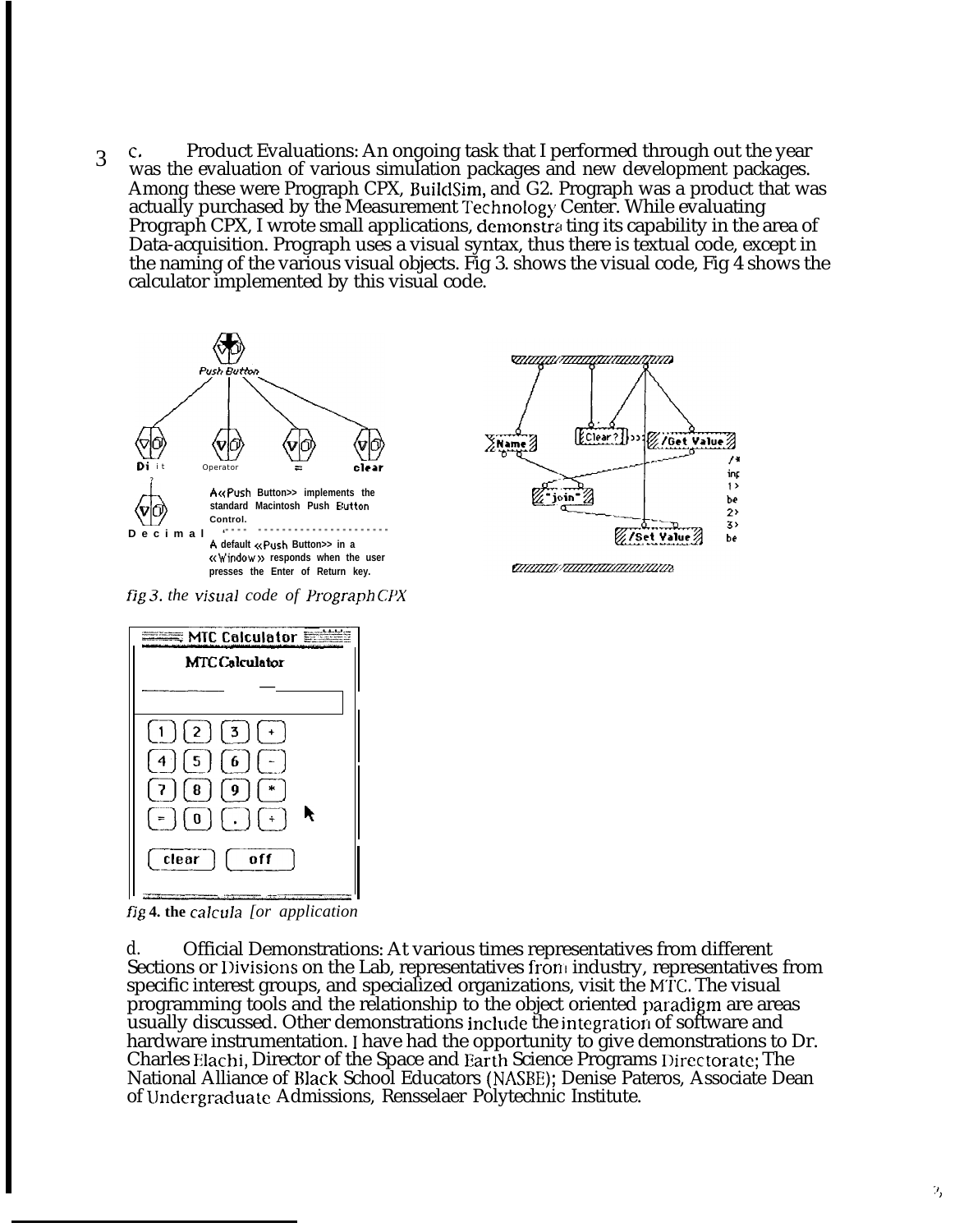### 4 Opportunities for learning.

Training opportunities have been available within my section. While on co-op I have learnt how to use several tools. The most important however have been LabVIEW 3.x and Prograph CPX. From Oct.17 to Oct.21, I attended a Fundamentals of Prograph CPX class, in Redwood City California. I have also attended numerous National Instruments seminars at JPI,.

### **Other Significant Events:**

During my co-op tour I had the chance to visit the following aerospace facilities; Vandenberg AFB, Edward's AFB, The Palomar Observatory, The Space Craft Assembly Facility at JPL, The Goldstone Antenna Range as well as other on lab scientific sites, such as the Micro-devices lab.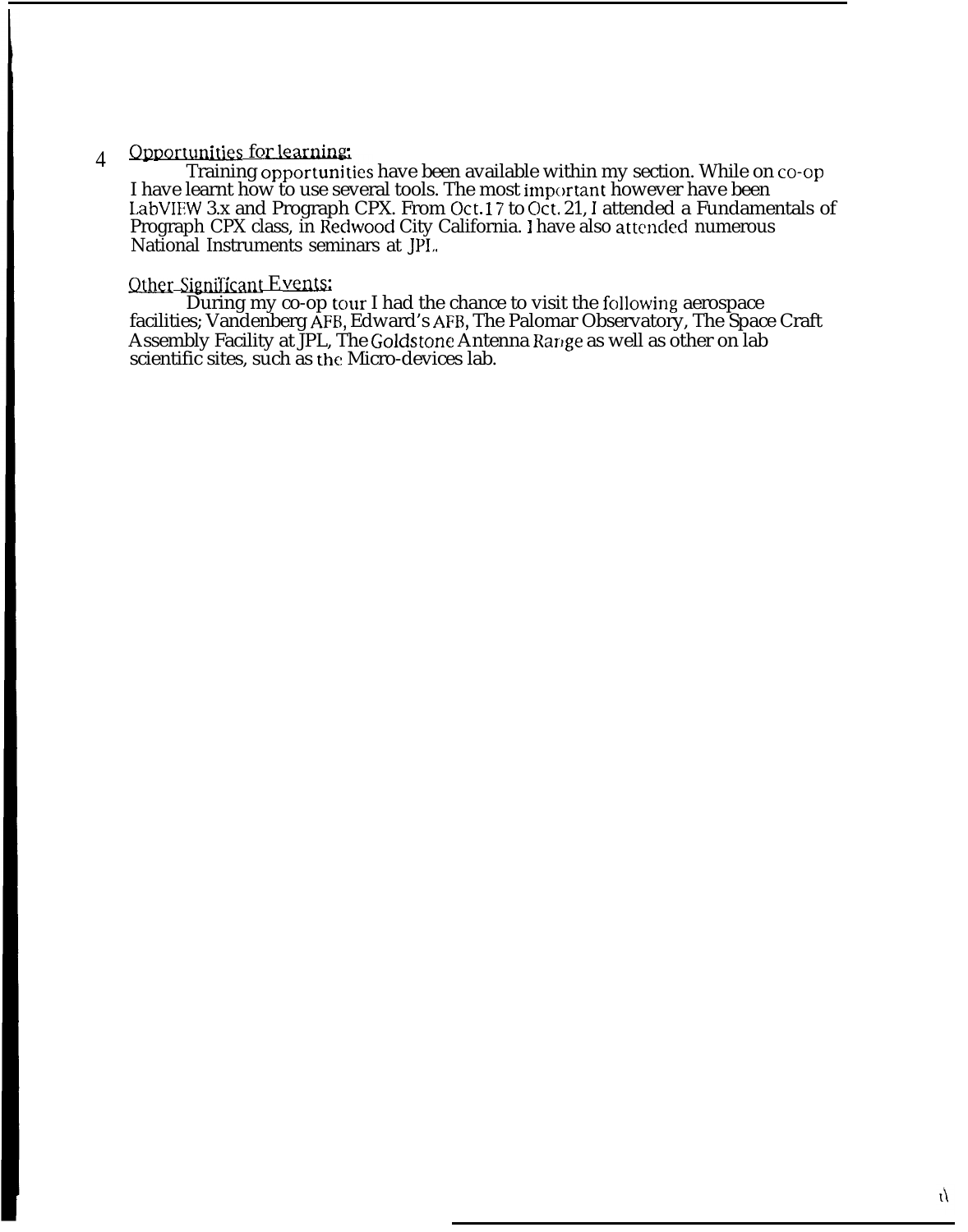**REPORT FOR** 

# **MIKE SHUMATE**

# STATIC LOADING TEST Add<br>affiliation

**JUNE 15th 1994** 

**MTC 3510** 

ref: Amalaye Oyake - MS 12.5-177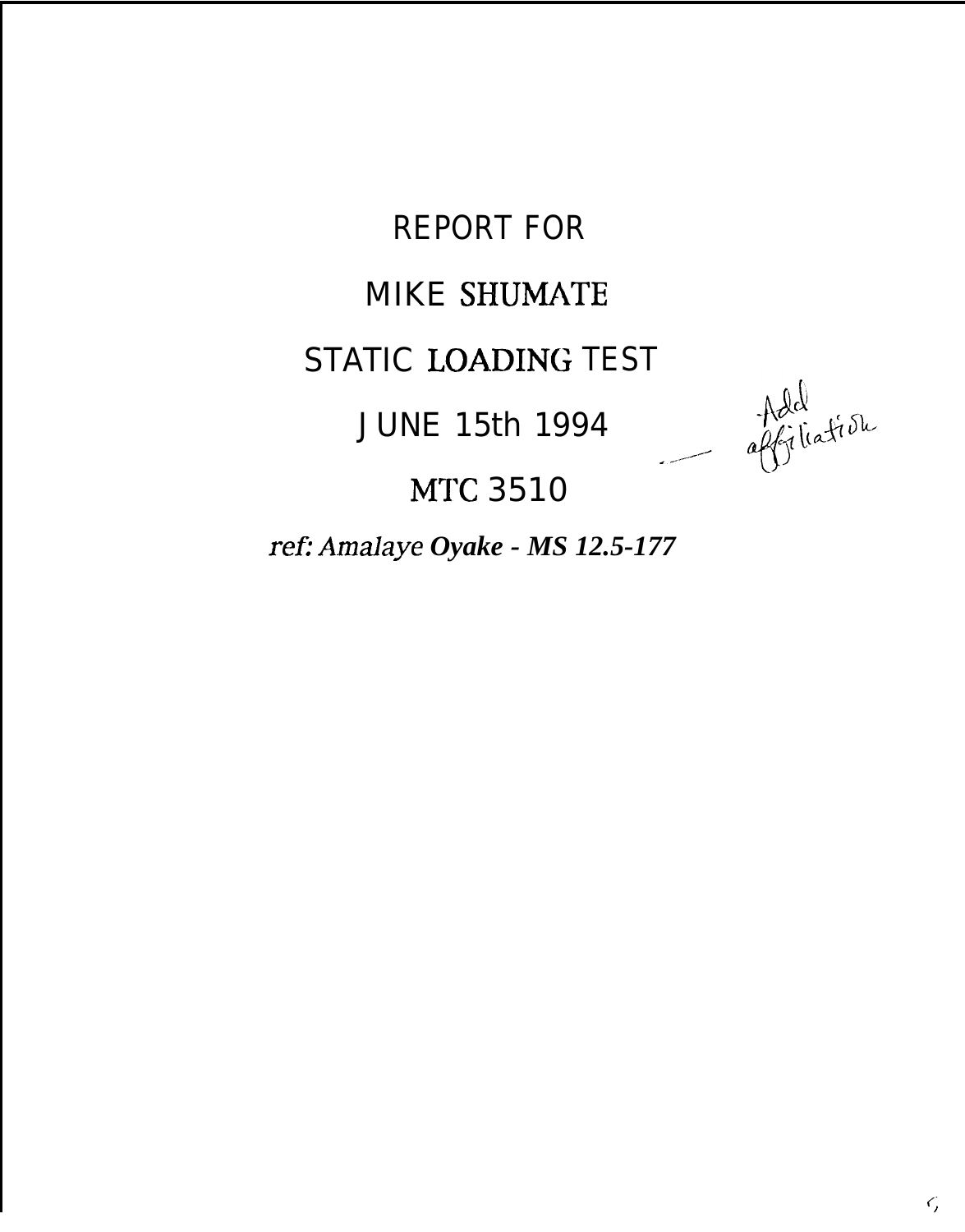# Static Loading of LIDAR on Rails



 $F = \frac{2547.1(19.11)}{90.5} = 537.8$ 

Total floor loading =  $2547.1 - 537.8 + 108.7 = 2118.0$ 

Loading per inch on rails  $=\frac{2118.0}{73}$  = 29.0 *lb/in*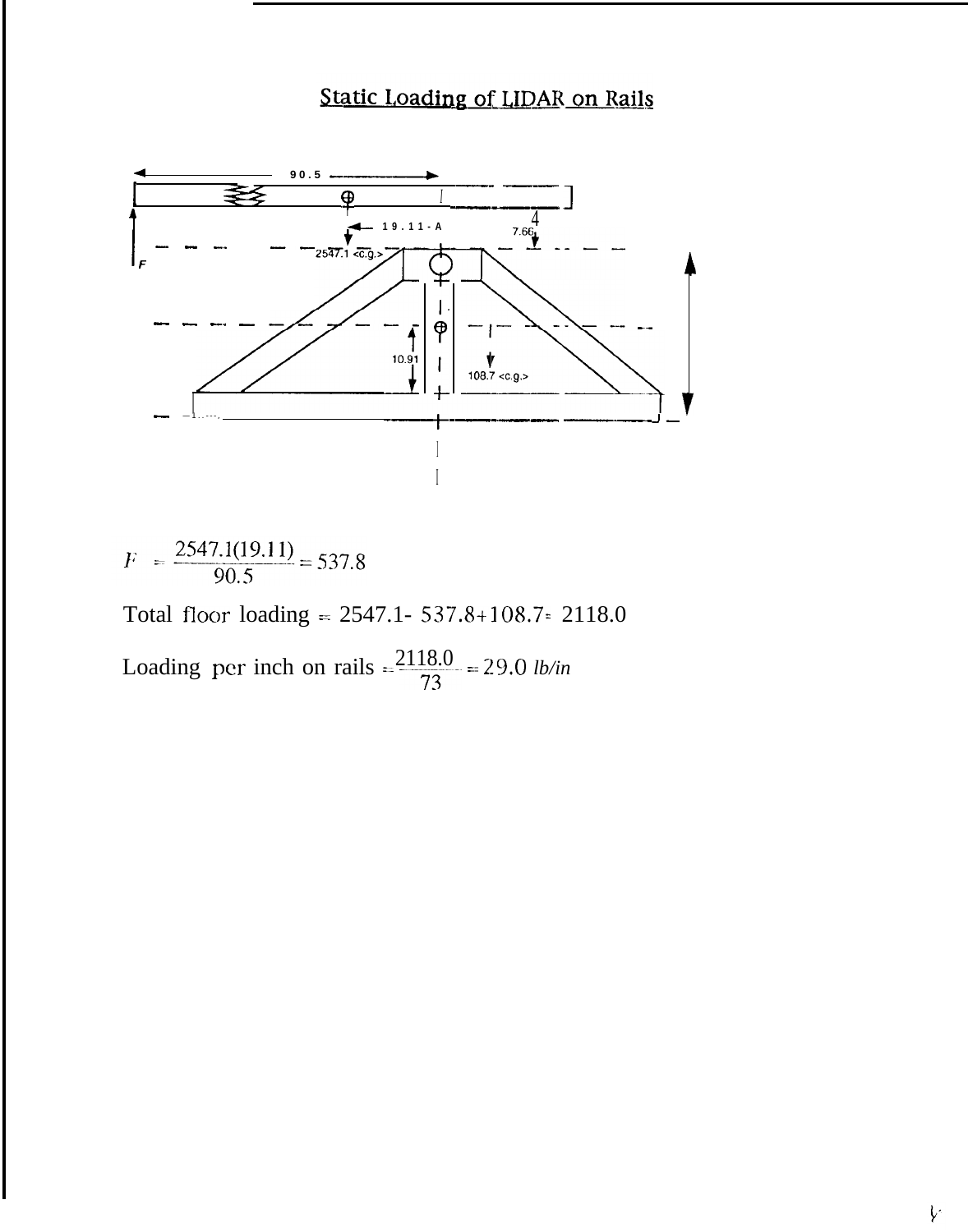

Vertical =  $2547.1 + 1402 + 108.7^{\approx} 4058$ 

From symmetry, we need to only look at one bay

assume  $H_1 = H_2 = H_3 = 11462/3 = 3821$ 

Let  $R2 = F2$  be a redundant Force, consider vertical loading only.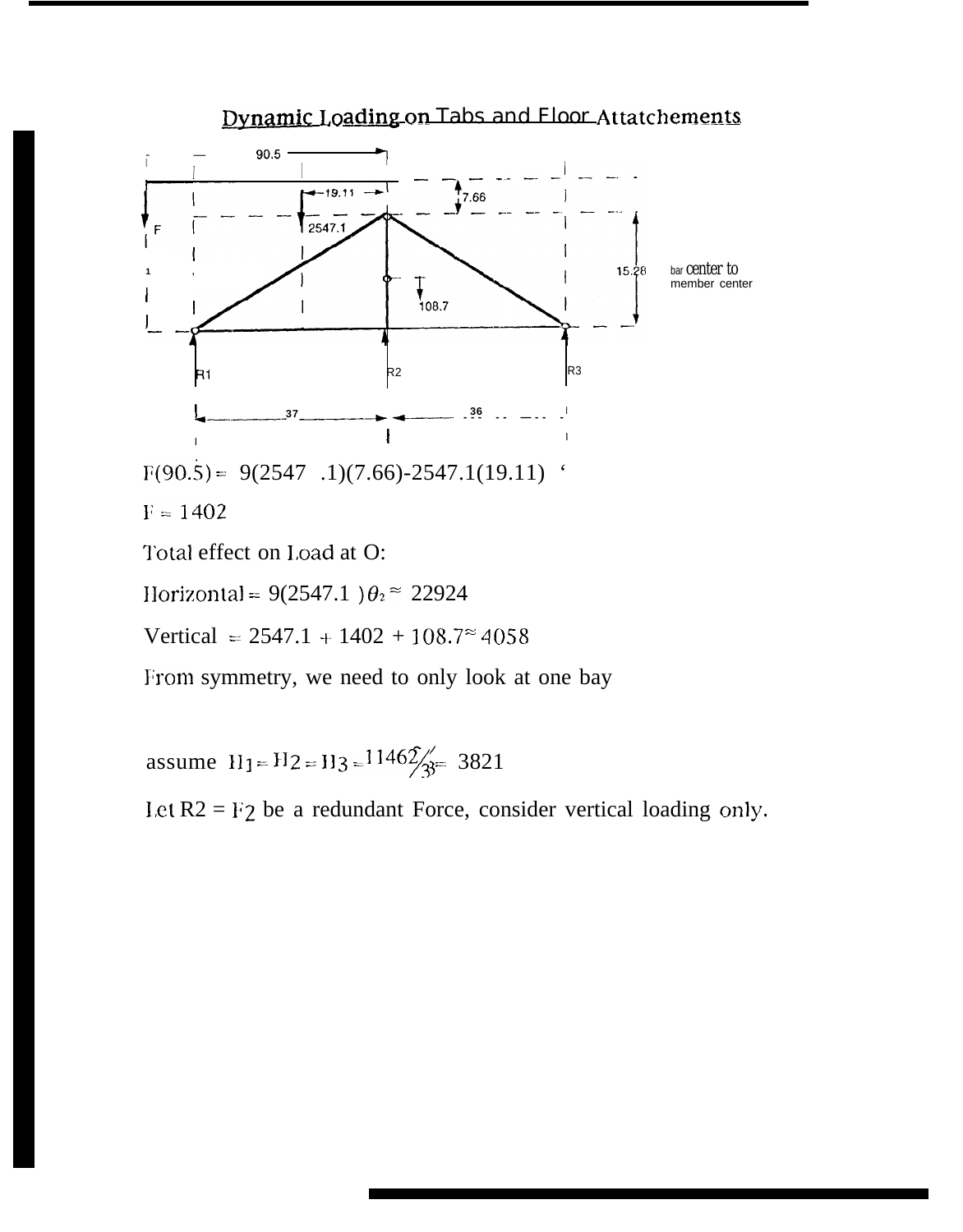

$$
.381F_3 + F_2 + .391F_1 = 2029
$$
  
\n
$$
.924F_3 + = .920F_1
$$
  
\n
$$
F_4 = .924F_3
$$
  
\n
$$
F_5 = .920F_1
$$
  
\n
$$
F_1 = 2634 - 1.3F_2
$$
  
\n
$$
F_1 = 2634 - 1.3F_2
$$
  
\n
$$
F_2 = 2622 - 1.29F_2
$$
  
\n
$$
F_3 = 2423 - 1.19F_2
$$
  
\n
$$
F_4 = 2423 - 1.19F_2
$$
  
\n
$$
F_5 = 2423 - 1.19F_2
$$

 $TAEU = [(2622 + 3F<sub>2</sub>)(39.1) + (2622 - 1.29F<sub>2</sub>)(40.3)$ + $F_2^2(15.28)$  +  $(21/23 - 1.19F_2)^2(73)$ ]

 $\frac{\partial u}{\partial t} = 0$ : = 1.3(39.1)(2634 - 1. 3F<sub>2</sub>) - 1.29(2622 -1.291', )(40.03+ 15.28F<sub>2</sub>)  $\partial F_2$   $\begin{bmatrix} -0.19(2923 - 1.19 \, F_2)(73) = 0 \end{bmatrix}$ 

479,769 = 251.8  $F_2$ ;  $F_6$  = 1909 =  $R_2$ 

$$
R_{1} = 61.8
$$
  

$$
R_{3} = 58.2
$$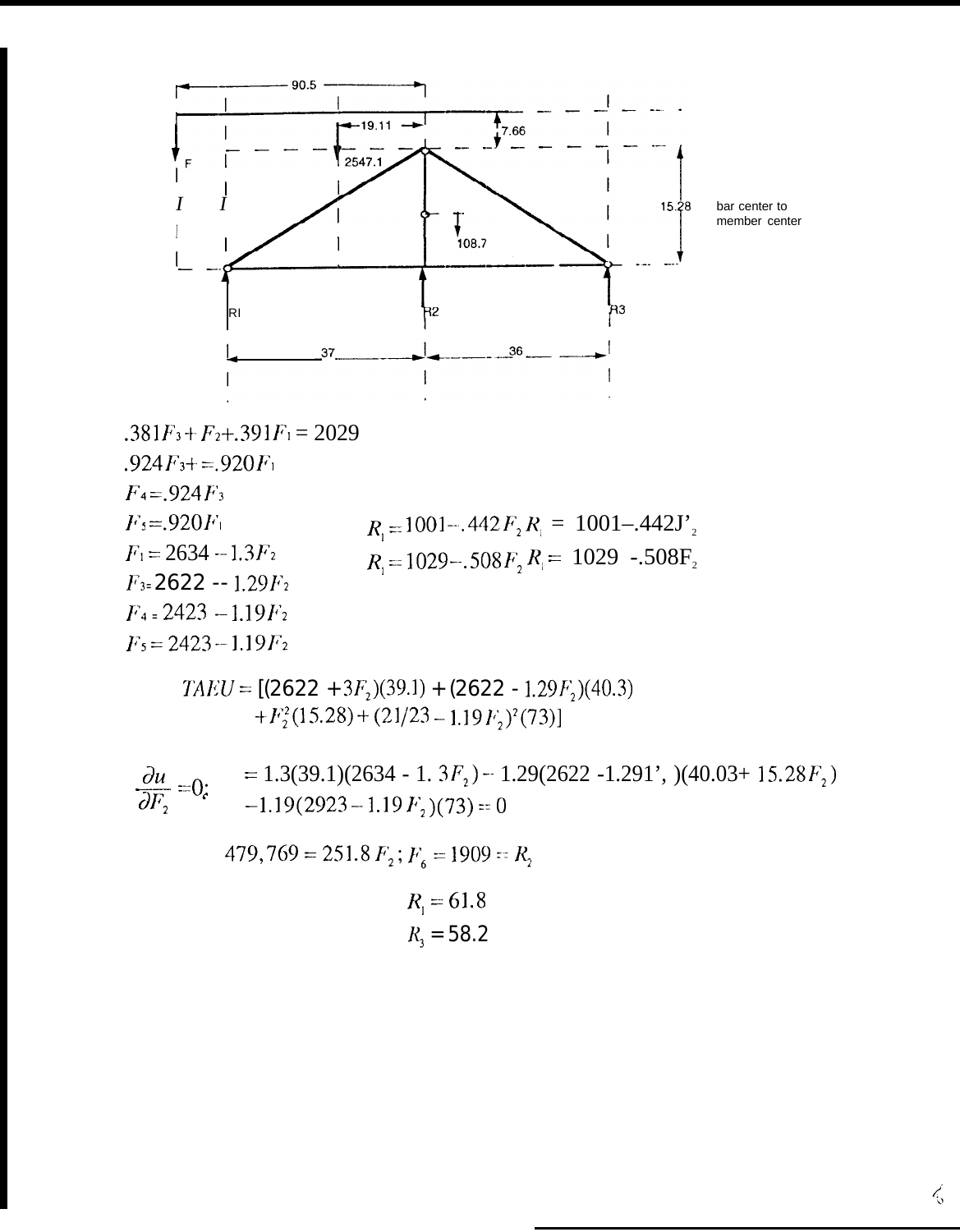

Assume pivot about A;

 $R'_3 = R'_1 = R; R(73) = 11,462(18.53)^{*}; R = 2909$ 

\* pivot about pin.

at pin:

| position |      | Fz.     |
|----------|------|---------|
|          | 3821 | 2848    |
|          | 3821 | $-1909$ |
|          | 3821 | $-2967$ |

Pin leading on Tab.<br>Pins are loaded in double shear.

 $F_{smax}$  = [3.821<sup>2</sup>-t 2.967<sup>2</sup>]<sup>%</sup> • 10<sup>3</sup> = 4838lb  $\mathcal{L}_{\text{eff}}$  $F_{s_{\text{max}}} = \frac{\pi a \omega q_e}{v}$ ;  $a = \text{pin radius} = \frac{3}{16}$ ,  $\omega = \text{Tab width} = \frac{3}{8}$  $q_0$  = max. bearing stress (sine dist.)  $\therefore q_o = 43.8$  hsp' (less than bearing allowable, so o.k.)

 $\triangleleft$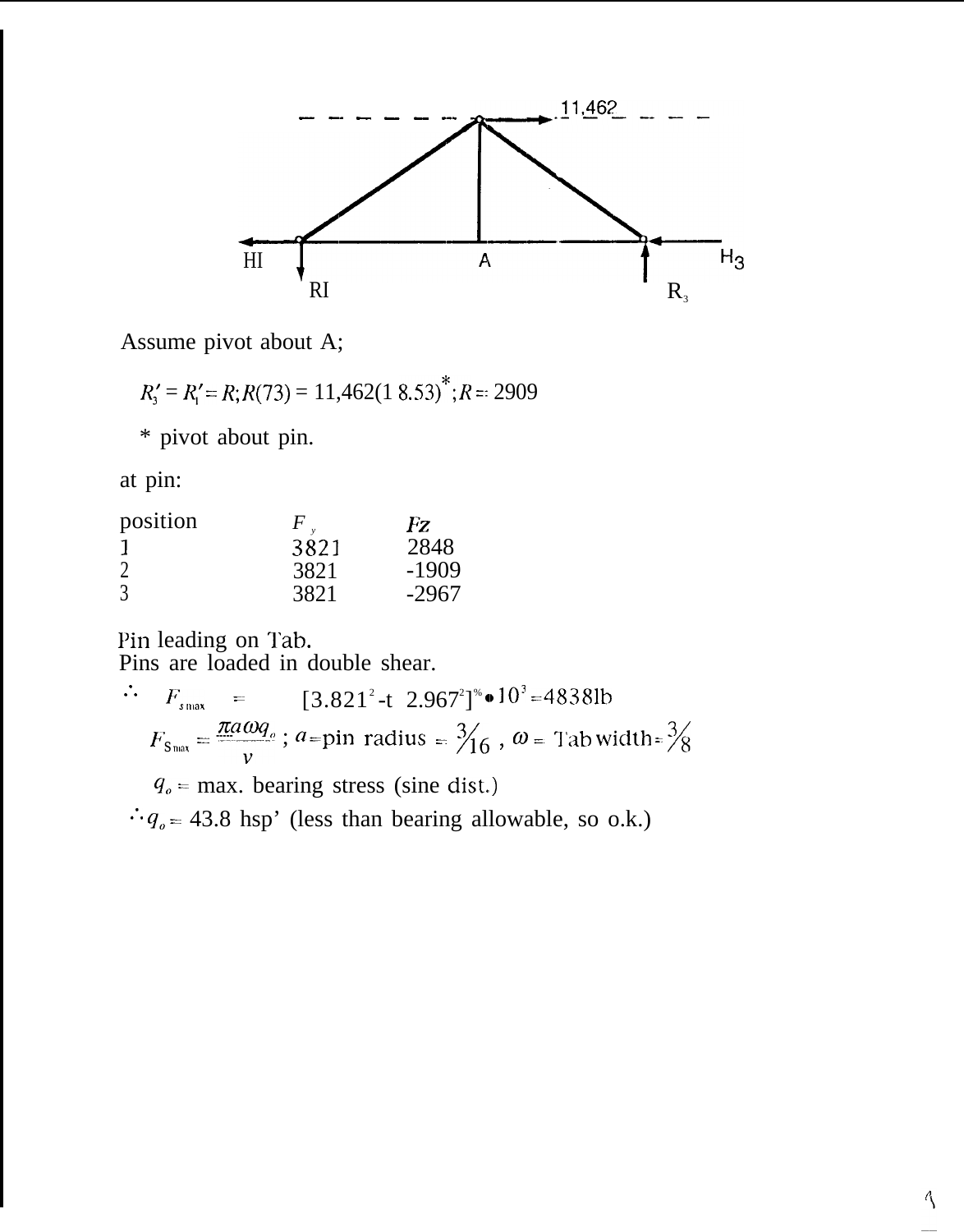### Porting Labview Code Between Platforms

By

Amalaye Oyake, Member Technical Staff" Jet Propulsion Laboratory, California Institute of Technology Pasadono, Confirma

### **Abstract**

The Measurement Technology Center, provides solutions to various scientific and engineering tasks that are encountered at JPL. I'he need to be able to quickly produce software applications for data acquisition, ciata analysis and visualization, has been an important focus. Using Labview as a tool to tackle such problems has been very successful. However, an important proble n has presented itself in trying to provide our services quickly and easily to the JPL community. This problem has been the various kinds of computer platforms that exist and support Iabview, and how to port Labview between these platforms. Currently Labview runs on the following platforms:

- Mac 11 and Quadra series

- Windows 3.x series of computers (386 or greater)

- The Sun Spare series

- The HP 9000 Series 700 (HP 745i)

- Windows N'1'

A problem has been the difficulty migrating from Labview  $2.x$  to Labview  $3.x$ . This has become important, because for different reasons a given Labview application will need to run on a  $486$  PC running Windows as well as a Mac Quadra.

What this paper looks at is a case study: Porting the DEMO BOX application from I.abview 2.2 on a Mac to labview 3.1 b on a HP 745i

Introduction

Performing this task required the following steps:

1) Loading and saving the code under Labview 3.1 (Mac)

- 2) Rewriting the 6b Serial l'ort lnit sub-vi.
- 3) Ftp'ing the code to the HP 745i
- 4) Loading and re-saving all the code in Labview 3.1 b on the 11P 745i
- 5) Reloading all sub-vi's
- 6) Rewriting the string-to-boolean array sub-vi
- 7) Running the code

Loading and saving the  $2.2$  code under Labyjew  $3.1$  (Mac):

This step was necessary, so as to preserve the core Labview code. There is no guarantee that Iabview 2.2, code can be loaded into Labview 3.x versions on a system other than a Mac. Thus, without modifying the files or the code, the demo box application was loaded and re-saved under Labview 3.1 using "save as", to protect the originaI files.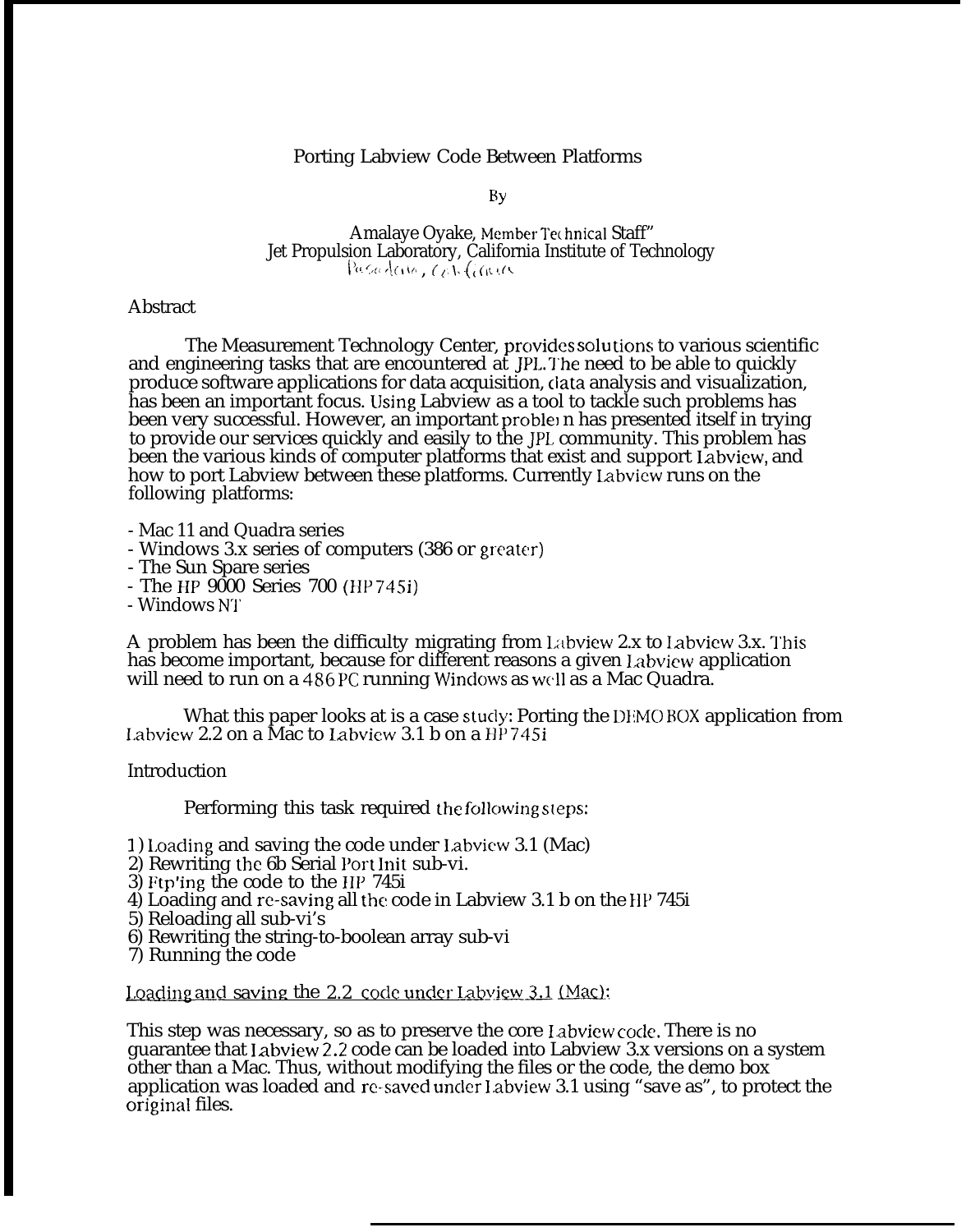### Rewriting the 6b Serial Port Init sub-vi:

Labview 2.2 handles serial port initialization differently than Labview 3.1. Thus, the serial port initialization code on Labview 3.1 had to be rewritten to account for this. This one major hurdle when porting any 2.x. application to a Iabview 3.x. The code for port initializations is now standardized across all platforms in Iabview 3.x.

### Ftp'ing the code to the HP 745i;

.

λØ

 $\mathbf{I}$ 

Once all the code has been saved under Labview 3.1 on the Macintosh, a means of transferring it to the HP 745i must be found. The best way to/this is by using ftp. NCSA Telnet 2.5 is recommended for doing it from a Mac, or save the code to a PC formatted  $\sim$ floppy (using Apple File Exchange), and ftp it from a. PC based network for example:

*PC-486> ftp amaretto.jpI.nasa.gov 220 amaretto FTP server (Version 1.7.193.3 Thu Jul 2218:32:22 GIvfl' 1993) ready. Name (amaretto:aoyake) 331 Password required for aoyake. Pass word:* **2.?0** *User aoyake logged in. ftp> binary* **200 Type** set *to I ftp>* (figure **2.** example ftp commands) Note! always use binary transfer

Loading and re-saving all the code in Labview 3. 1 b on the  $I$ IP 745i;

The code must then be reloaded into Labview 3.1 b on the 11P 745i. I.abview will start to look for all the associated sub-vi's. 1 abvicw must be told to ignore the search, since it will it look for the sub-vi's in the locations they existed on before the port, which will not exist on the new machine. This problem is usually caused by the file naming conventions of each independent operating system; ftp or any file transfer method will result in some reformatting or truncation of the file name when moving between the Mac, 1)0S, or UNIX systems

Broken arrows may mean, missing sub-vi's within the sub-vi, which is not a problem since these can be manually reloaded also.

### Reloading all sub-vi's:

Once the code has been saved under Labview 3.1 b, all the sub-vi's must be reloaded into respective positions. A missing sub-vi will appear as a question mark, within a frame. Using the corresponding mouse clicks, it must be replaced with itself, using  $\cdot$ the "replace" option. Replacing a sub-vi by itself involves finding it is file, since during an ftp process the file's name might have changed slightly, and it would not be in a directory where Labview would think it is. This process must be repeated for all missing sub-vi's.

❑ {""z=y-— **b- . . . . . . . . . . . . . . . x—**  $\frac{1}{1000.0}$ 

(figure 3. a missing sut)-vi)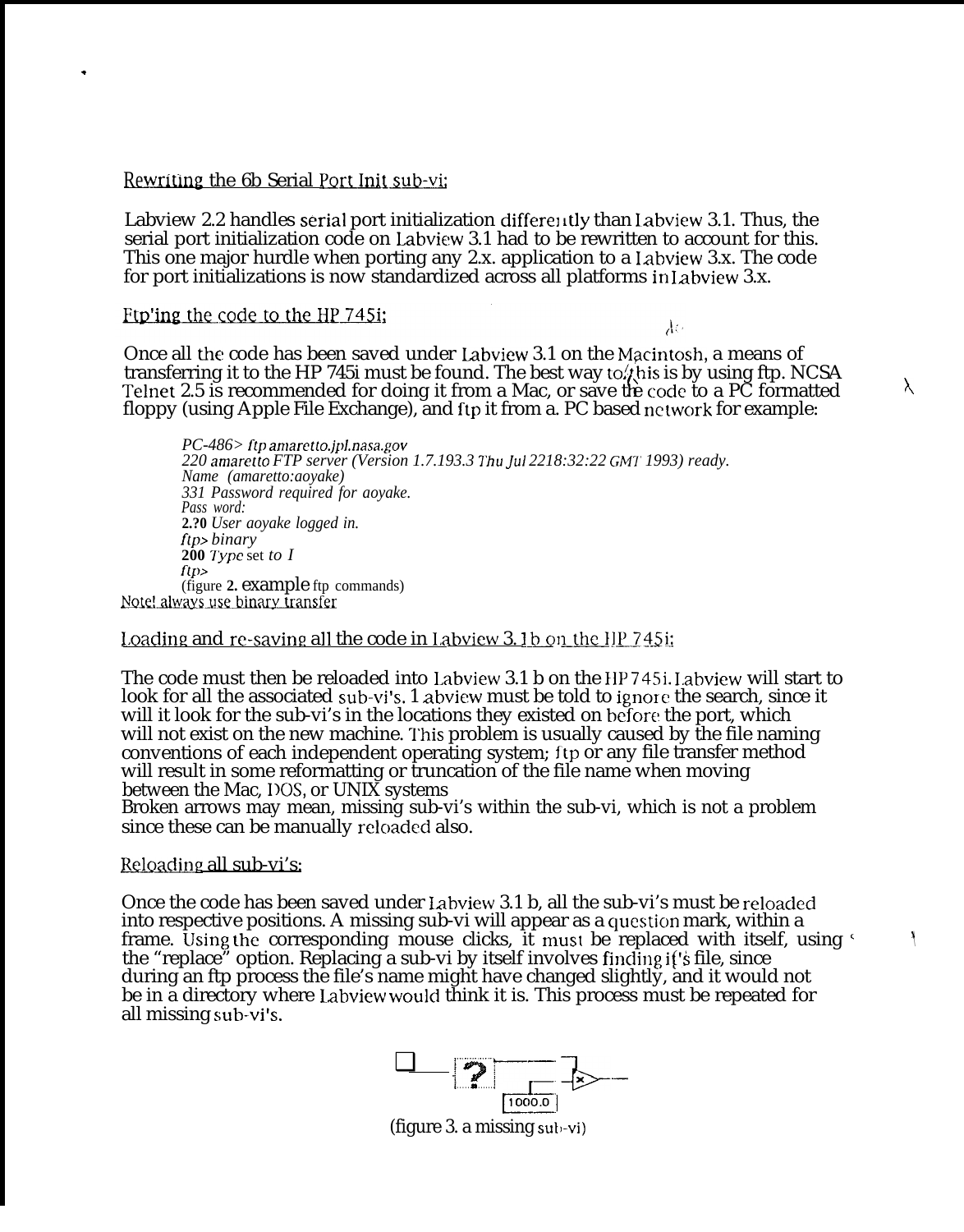### Rewriting the string-to-boolean array sub-vi:

"String to boolean array" does not exist in Iabview 3.x on any platform. However, it does exist in Labview  $2x$ , and is an integral part of the demo box application. It had to be rewritten ( see diagram below)



(figure 4, the function ancl the sub-vi "string to boolean array")

### Running the code:

Once the code has been completely ported and there are no longer any broken arrows, the application must be tested. Sometimes an applicaticm will not run due to the fact that sometimes a given hardware platform will impose it's behavior on the operation of software code. For example, to assume hat serial ports behave the same on the HP 745i as the ports on a IBM compatible system is a mistake. Although it is a safe assumption, it could have easily not been the case. In the case of the demo box, the only two hurdles were rewriting the "serial port init" and the "string to boolean array"

### Conclusion

When porting Labview from different platforms, obey the guidelines listed above, and always be wary of functions omitted from Labview 2.x. It is a fairly simple task to port the applications, however, it does take time and patience, and a fair knowledge of the Operating Systems you are moving across. The demo box application behaved very well while being ported from the Mac Quadra 950 to the 11P 745i. There was not any difference in front panel colors, and all the user objects maintained their respective places on the screen. National instruments maintains a stringent programming format, consistent across all platforms running Labview. This makes it a very well; behaved system if one wisl les to develop similar scientific or data-acquisition applications for different platforms.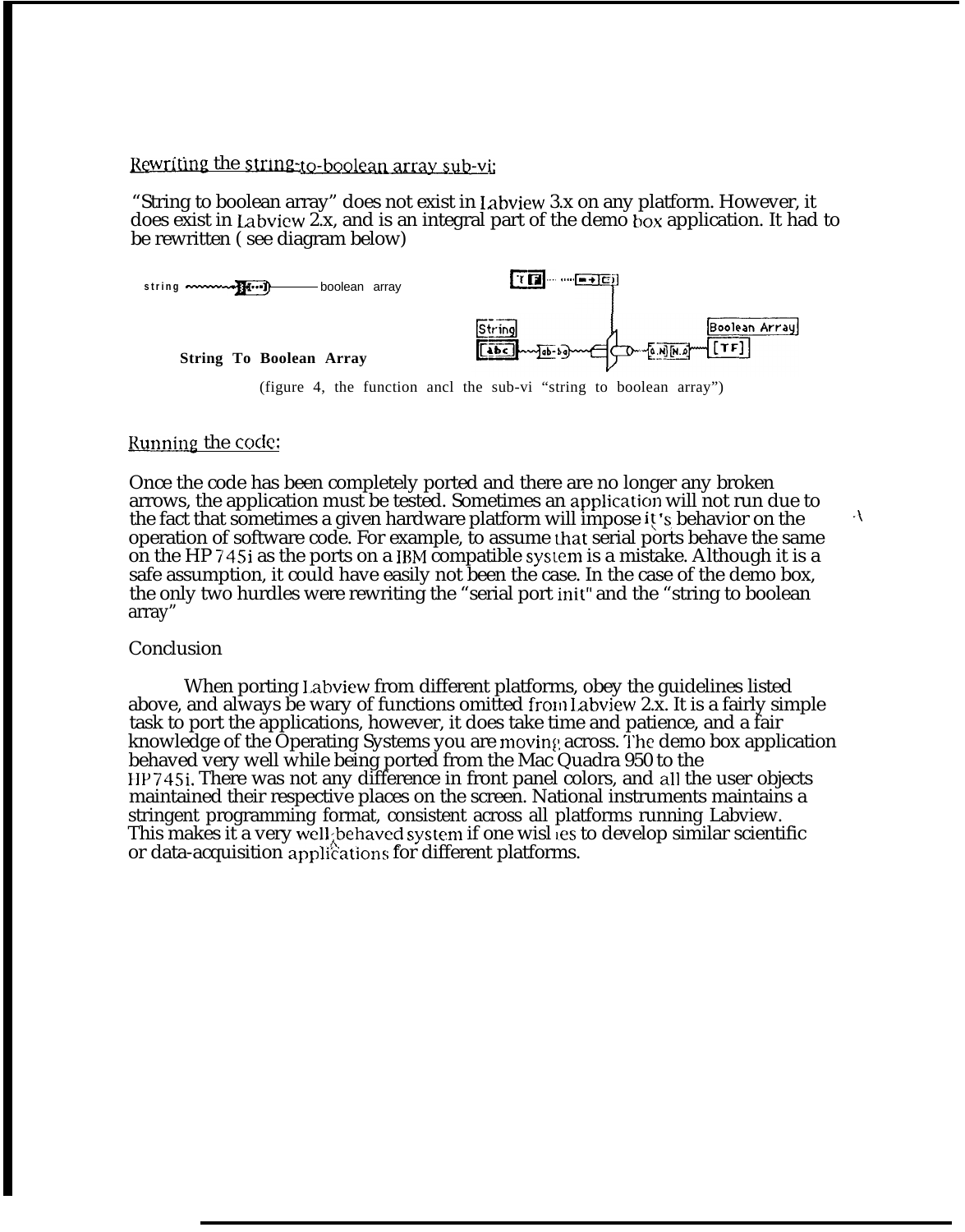

(figure 1. the demo box application)

 $Note: on the DemoBox;$ 

The demo box is a demonstration of a control and data acquisition system. Labview controls a "traffic light" setup, and a heater, and also reads temperature, resistance and voltage data.

It was originally designed on Labview 2.2 on a Mac IIfx, and for the purpose of this report, was ported to a HP 745i.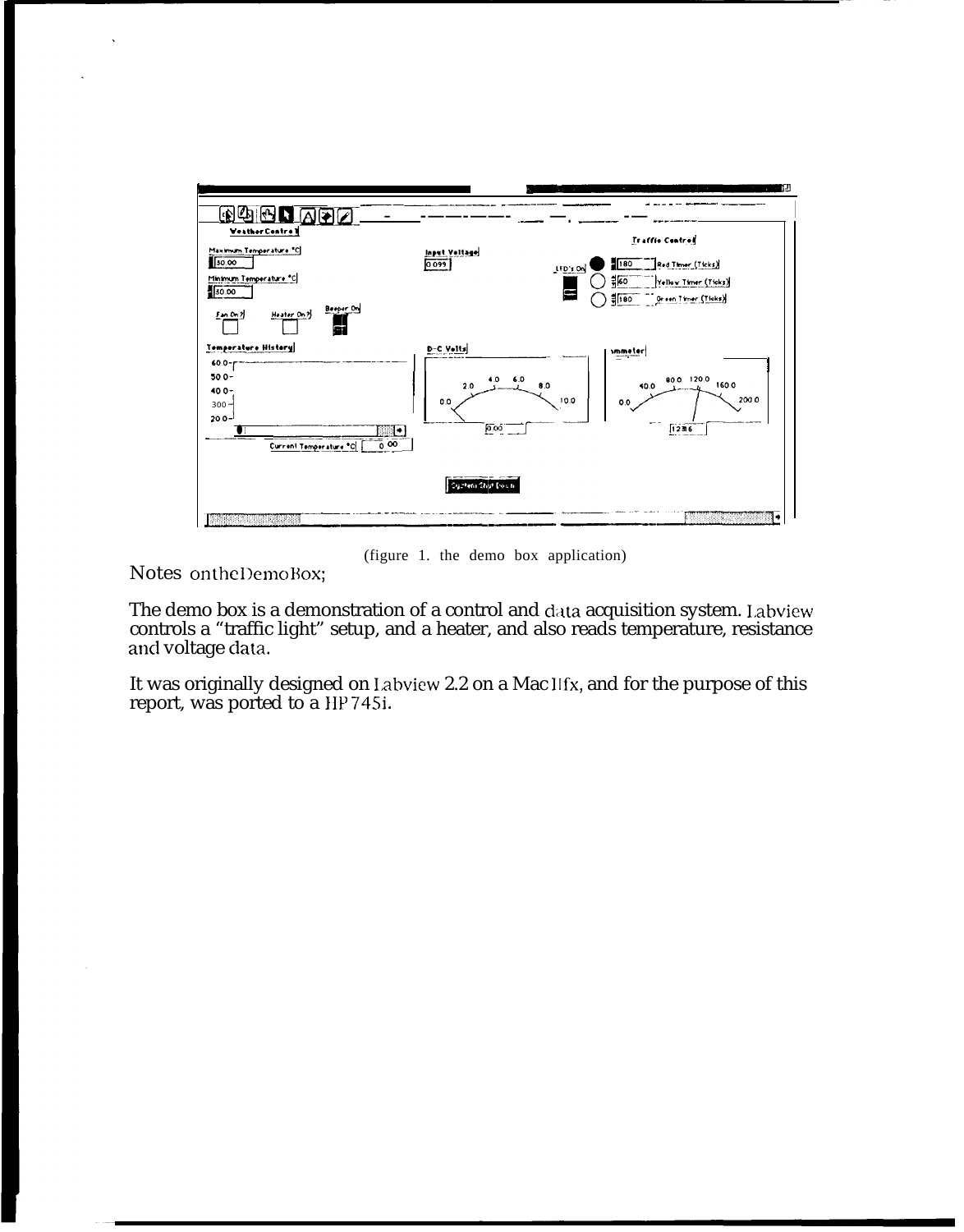A completely visual Object Oriented Programming (OOP) language An editor/interpreter with a built, in debugger A GLJI builder An Integrated database engine Support SQI, databases A 680x0 compiler Support for integrating  $C$  libraries into Prograph applications

### Introduction

The Prograph language is a very good implementation of several modern paradigms in computer science such as data flow, OOP properties like inheritance (only single heritance is supported) and polymorphism. It  $\phi$  a provides a pictorial programming format, textual syntax is absent, text appearing only in comments, and naming methods and classes. Reusability of code is part of programming in this language, which is simply a matter of cutting and pasting the  $\overline{\text{code}}$ . The editor/interpreter, coupled with the compiler provide a very friendly programming environment, It allows you simultaneously, treate and edit your application, thus removing any subsequent bugs that may appear in an application.

 $\bar{\mathbf{C}}$ 

Ý.

"\

The Measurement Technology (enter (MTC) is concerned with providing the JPL engineering and scientific research community with tools and solutions in data acquisition, instrument monitoring and control, as well as data analysis and display. It neccessary to have the capability to provide these solutions as quickly as the dèmand requires. Traditional software solutions in these areas usually involve languages such as BASIC, C or  $C_{++}$ , anti require the programmer to design everything from the user interface to the essential data acquisition code.

To solve complex problems and to meet the demands of engineers and scientists, it has been demonstrated over time that visual programming tools can provide a quick and easy way to achieve the objectives of a project. These applications developed have met the requirements of the respective clients. For further reference see MfC Tasks, Ott 14th 1994.

In the MTC, the visual programming tools of choice have been Labview  $2.x$  and 3.x versions by National Instruments, and HP-VEE by Hewlett Packard. As seen by the completed tasks list most of the jobs have involved lnostly Labview, although there have been a few lIP-VEE jobs.

**'")**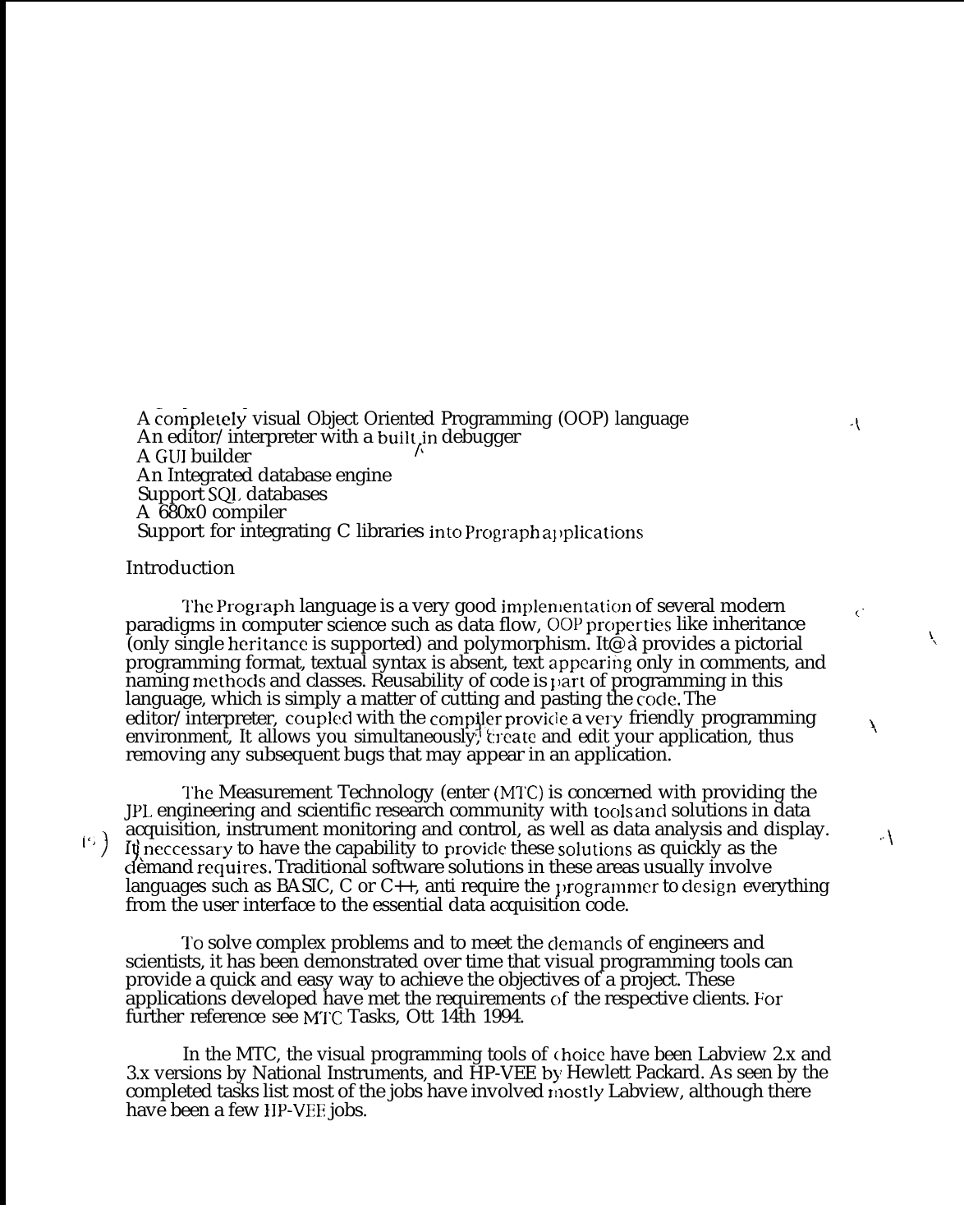The need to diversify, and add other visual programming tools is one of the areas being looked at by the MrC. Prograph was presented as a possible tool that could be used within the MTC. It is more general purpose that Labview, however it does allow additions to it's capabilities by the user, third parties, via C and Pascla code ,, conversion tools. conversion tools.

David Prue of Acme Mining and Software inc. MD, has developed code that allows one to perform data acquisition from National Instruments Boards, and he provides a set of primitives implementing the basic NI-DAQ funct ions. Along with these external primitives, Prograph Int. itself provides a robust set of primitives that support most any data operation (please see figures 1. and 2.). Thus it is possible to perform data acquisition with Prograph, the leveI of complexity *however* has yet to be explored.

Dan Shafer, author of several compuler related books, and an authority in Object Oriented Programming, hosts a class in Redwood City, training users in Prograph. Topics covered include;

- Introduction to Prograph CPX, and what it is,
- The "Hello World" example in CPX

.

- The Editor/Interpreter and the application building process
- C.S. and how 00P is implemented in Prograph
- GUI Developement and Documents
- Tips and techniques of debugging
- Primitives, External Primitives, Controls ancl Operations
- Accessing Macintosh OS resources
- Compiling the case study application

The class is over a four day period and exposes the student to other users from various background' and is very hands on. In the time spent there one is able to find out specific solutions to some of the problems of  $1)$ AQ using Prograph.

At the end of the class there is an experiment with a case study application (see figures 3. and 4.). Mr. Shafer is also the author of the only third party text book on Prograph, "The Power of CPX" I C. Shafer 1994.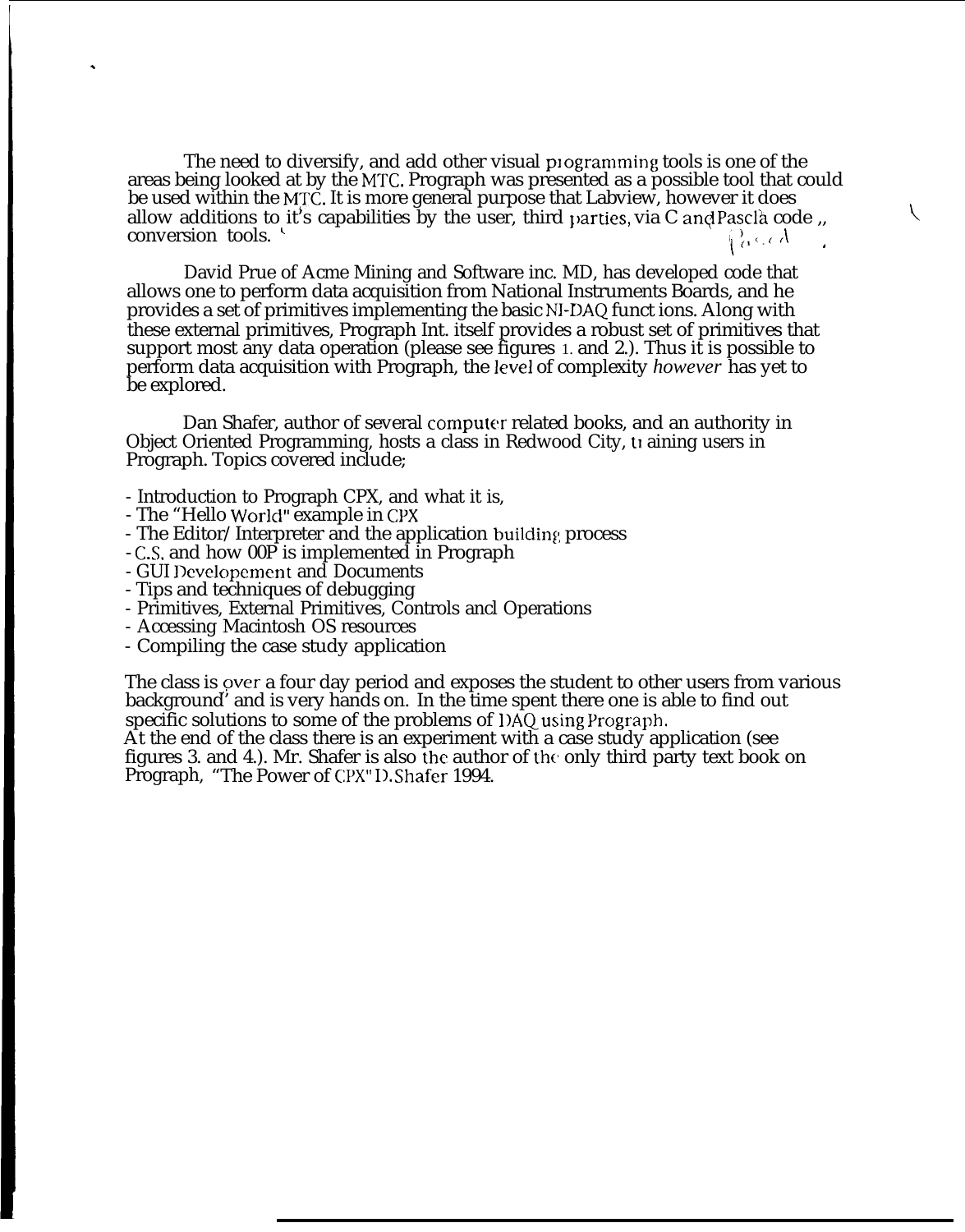| Table of Contents<br>Class Hierarchy<br>Go Back<br>しかかいか                                                                                                  |  |
|-----------------------------------------------------------------------------------------------------------------------------------------------------------|--|
| Project Info:<br>Universals<br>Class Hierarchy<br>Sections<br>Persistents                                                                                 |  |
| Environment Info:<br>Primitives Primitives by Category<br>Data Types<br><b>ExternalMethods External structures</b><br>External Constants External Globals |  |
| Externals Info:<br><b>Primitive Files</b><br><b>Definition Files</b>                                                                                      |  |

| Table of Contents                        | irchu                | Go Bągk           |
|------------------------------------------|----------------------|-------------------|
|                                          | $\epsilon$           | Lookup            |
|                                          |                      |                   |
| ™.                                       | ¥¥                   |                   |
| $\overline{\underline{\mathsf{join}}^*}$ | k<br>$\frac{1}{1+1}$ | コンロード             |
| "length"                                 |                      |                   |
| (in)                                     | $+1$                 |                   |
| (join)                                   |                      |                   |
| (length)<br>¥                            | $\sim$               |                   |
|                                          |                      |                   |
| ATP-Close                                | accept               | asin              |
| ATP-Get-Request                          | acos                 | ask               |
| ATP-Get-Response                         | address-to-oh ject   | atan              |
| ATP-Open                                 | ancestors            | atan2             |
| ATP-Send-Request                         | and                  | attach-1          |
| ATP-Send-Response                        | annuity              | attach-r          |
| abort                                    | answer               | attr-com          |
| abort-callback                           | answer-v             | attributes        |
| abs                                      |                      |                   |
| xit-and                                  | bit-shift-r          | block-size        |
| oit-not                                  | bit-xor              | boolean?          |
| >it-or                                   | block-address.       | break-serial-port |
| lit-shift-l                              |                      |                   |
| :all                                     | class-section        | cluster-write     |
| ailback                                  | classes              | compact-memory,   |
| alled-from-get                           | clear-bytes-map      | compiled?         |
| :alled-from-meth                         | close                | compound          |
| salled-from-set                          | close-serial-port    | configure-sport   |
| :alls-to-get                             | cluster-delete       | copy.             |
| :alls-to-meth                            | cluster-lock         | cos               |
| alls-to-set                              | cluster-read         | count-sport-input |
| hildren                                  | cluster-replace      | create            |
| hoose                                    | cluster-undelete     | create-class      |
| :lass-com                                | cluster-unlock       | create-method     |
| DIG-B1k-Check                            | db-close             | debug             |
| DIG-BIk-Clear                            | db-compact           | delete            |
| DIG-B1k-Start                            | db-delete            | descendants       |
| I)IG-in-Line                             | db-flush             | detach-1          |
| DIG-in-Port                              | db-info              | detach-nth        |
| DIG-Out-Line                             | db-list              | detach-r          |
| DIG-Out-Port                             | db-ne                | diso              |

(figure 1. the Prograph CPX info menu)

(figure 2. primitives list of PrographCPX)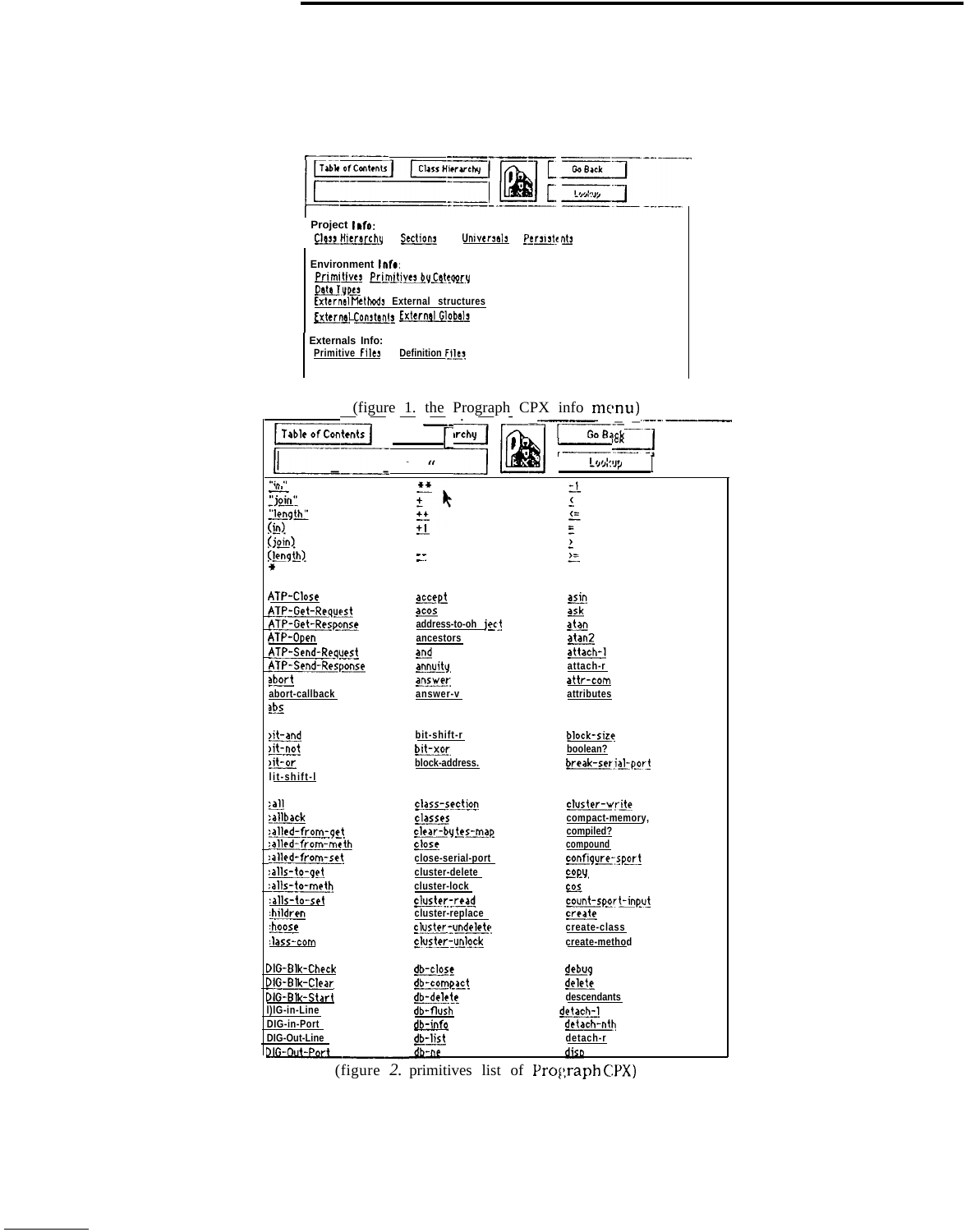### Conclusion

Creating a GUI and the supporting applications is very easy with Prograph CPX. Building a GUI simply involves putting the objects available on the palette on your Edit Application window. Writing code, though not quite as simple as building the GUI or writing code in Labview, is also fairly easy to accomplish. The difficulties in Programming in Prograph CPX, lie in understanding the ABC Starter Project (Prograph's equivalent of stdio.h), the Apple toolbox, and becoming familiar with the order and dataflow principles. Some knowledge of OOP principles helps tremendously, for example, knowing what a Class is, concepts such as Member functions,



(figure 3. MTC Calculator)

(figure 3. Calculator code showing inheritance)

When one does become familiar with Prograph, it is a powerful tool. Applications like BuildSim (Tangent Systems) or MTC Calculator (case study - MI'C, see figure 3.), were made using Prograph. Therefore due to the support, it is possible to build a data acquisition application using Prograph CPX. If there is any C code involved it can be converted to a Prograph primitive automatically via the CTool or manually using Xprims. The resulting application will be stand alone program, and can be delivered to the customer.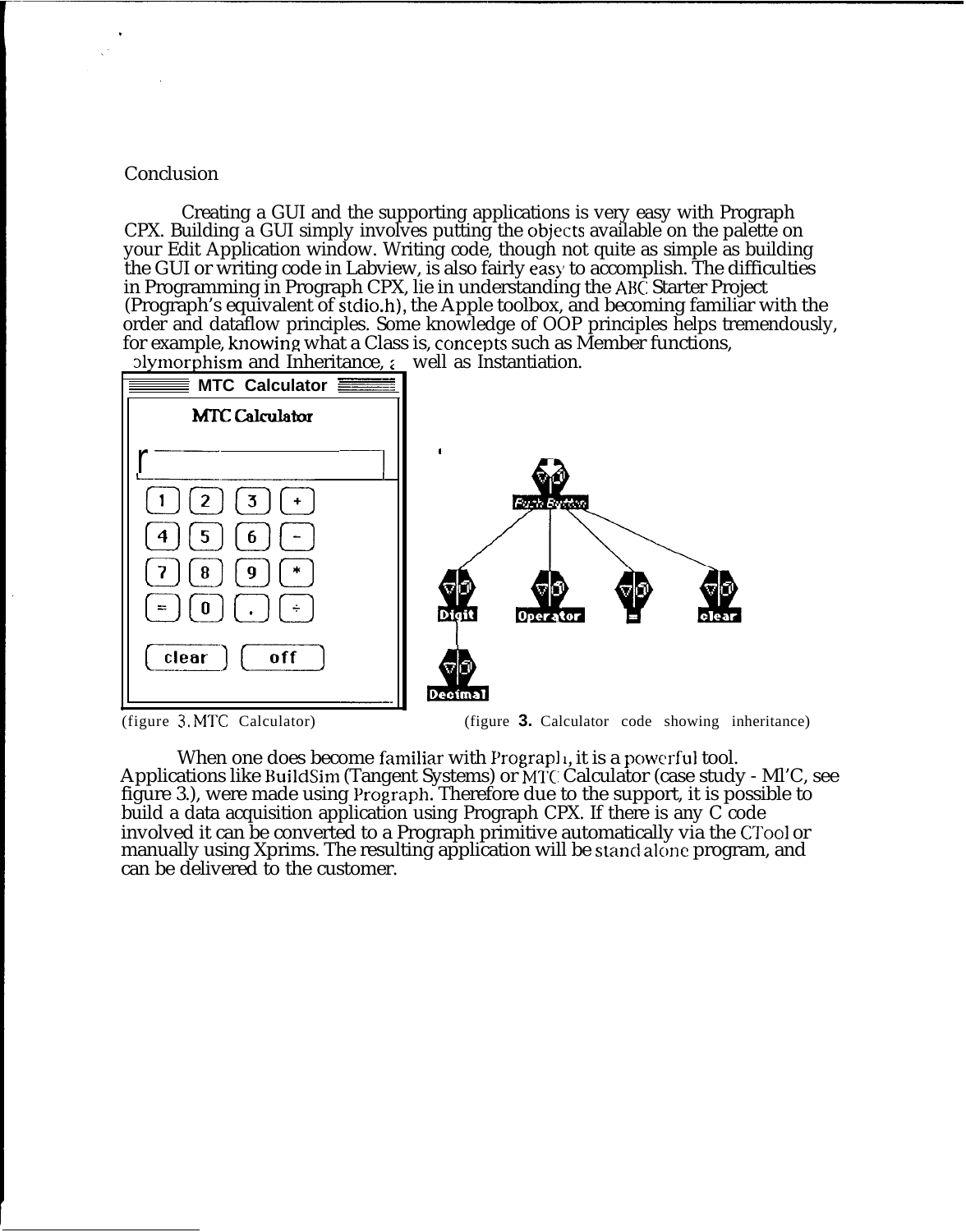### **CO-OP Presentation: \\ Visual Programming and it's Applications By ' Dr. Ed Baroth 3510, M'1'C Grou], (' " "**

What is Visual Programming?

\*

There are several definitions: (a) Visual Programming (VP) refers to any system that allows the user to specify a program in two-(or more) -dimensional fashion. [...] conventional textual languages are not considered two dimensional since the compilers or interpreters process them as long, one-dimensional streams. [Myers90a]

(b) A Visual Language manipulates visual information or supports visual interaction, or allows programming with visual expressions, The latter is taken to be the definition of a visual programming language. Visual programming languages may be. further classified according to the type and extent of visual expression used, into icon-based languages, form-based languages and diagram languages. Visual programming environments provide graphical or iconic elements which can be manipulated by the user in an interactive way according to some specific spatial grammar for program construction. [Golin90b]

The need to meet deadlines and complete projects has berm a concert for programmers involved; notably projects involving scientific research, Visual Programming, is quickly becoming the preferred way of meeting project requirements. Visual programming uses the visual objects to create fully functional programs. l'hese programming languages, tools, or application modellers attempt to achieve tbe programming power of languages such as C or  $C_{++}$ .

### Non Visual Programming Languages

Despite their names Visual Basic and the entire line of Microsoft Visual (tin) family (Visual C++ and the like), are not visual programming languages. These languages use a GUI builder, layered on top a textual language, hence tier narnc.

### Commercial Languages Available Today

| Prograph Int'l              | 800-927-4847 |
|-----------------------------|--------------|
|                             |              |
| Cypress Research            | 408-752-2700 |
|                             |              |
| <b>National Instruments</b> | 800433-3488  |
| Meta Software               | 617-576-6920 |
| Ivy Team, Bern Switz        |              |
| <b>Hewlett Packard</b>      | 800-452-4844 |
|                             |              |

Two Languages will be looked at today:

- 1 National Instruments LabVIEW
- 2. Prograph International's Prograph CPX

LabVIEW is a graphical programming system designed for data acquisition and ccmtrol, data analysis, and data presentation. It can also perform the equivalent operations of textual programming language, e.g. file searches, printing operations etc.

**Arnalaye Oyake 1' <sup>~</sup> <sup>~</sup> \',\$ (/ )**